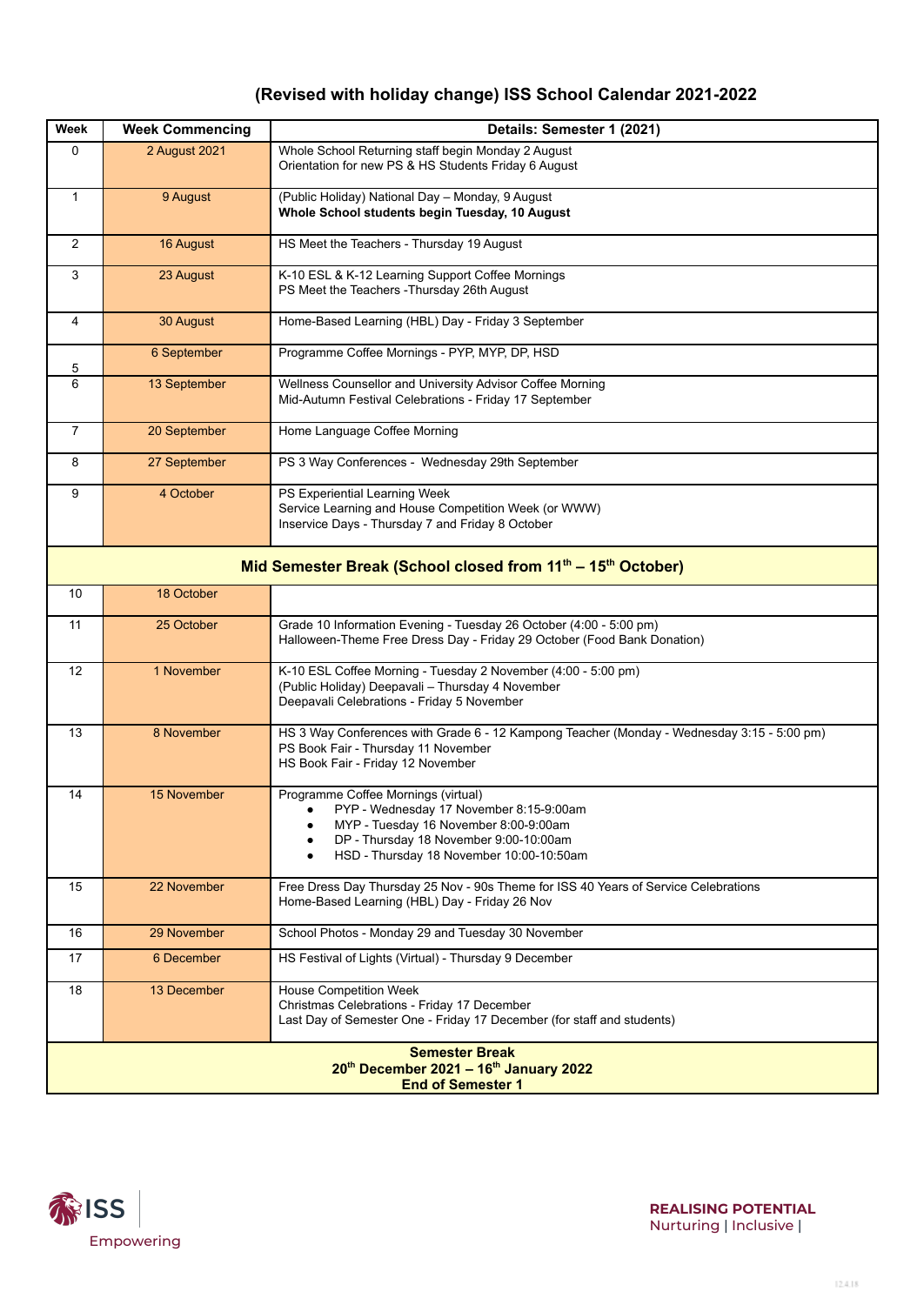| Week                                                                | <b>Week Commencing</b> | Details: Semester 2 (2022)                                                                                                                                                                                                                                                                                                                                                                                             |  |  |
|---------------------------------------------------------------------|------------------------|------------------------------------------------------------------------------------------------------------------------------------------------------------------------------------------------------------------------------------------------------------------------------------------------------------------------------------------------------------------------------------------------------------------------|--|--|
| 19                                                                  | 17 January             | Inservice Day (Staff only) - Monday 17 January<br>G10 MYP Personal Project Exhibition - Thursday 20 January<br>K-10 ESL Coffee Morning - Thursday 20 January<br>K-12 Learning Support Coffee Morning (Individual Appointments)                                                                                                                                                                                         |  |  |
| 20                                                                  | 24 January             | ISA Information Session (Parents and Teachers)<br>Information Session - Pathways into G11 (Parent/Student session) - Thursday 27 January<br>Chinese New Year Celebrations - Friday 28 January                                                                                                                                                                                                                          |  |  |
| 21                                                                  | 31 January             | Inservice Day (Staff only) - Monday 31 January<br>(Public Holidays) Lunar New Year - Tuesday, 1 February and Wednesday, 2 February<br>G10 MYP Personal Project (final report submission) - Thursday 3 February                                                                                                                                                                                                         |  |  |
| 22                                                                  | 7 February             | Accreditation CIS/WASC/IB Synchronised Virtual Visit (Saturday 5 - Friday 11 February)                                                                                                                                                                                                                                                                                                                                 |  |  |
| 23                                                                  | 14 February            | ISA Testing (G3-9 students) - Monday 14 - Wednesday 16 February<br>G12 Preparation exams begin Thursday 17 February<br>DP/HSD Taster Day - Friday 18 February                                                                                                                                                                                                                                                          |  |  |
| 24                                                                  | 21 February            | G10 Preparation exams begin Thursday 24 February<br>G10 MYP Orals (eAssessment students only) - Friday 25 February<br>Programme Coffee Mornings<br>PYP - Wednesday 23 February 8:15 - 9:00 am<br>MYP - Tuesday 22 February 8:00 - 9:00 am<br>DP - Friday 25th February 9:00 - 10:00 am<br>HSD - Thursday 24 February 10:30 - 11:30 am<br>G12 DP Language A Orals - Saturday 26 February<br>G12 Preparation Exams (end) |  |  |
| 25                                                                  | 28 February            | G10 Preparation Exams (end)<br>PS Literacy Week & HS Languages Week<br>Wellness Counselor Coffee Morning - Tuesday 1 March<br>University Advisor Coffee Morning - Thursday 3 March                                                                                                                                                                                                                                     |  |  |
| 26                                                                  | 7 March                | Service Learning and House Competition Week                                                                                                                                                                                                                                                                                                                                                                            |  |  |
| 27                                                                  | 14 March               | PS 3 Way Conferences - Tuesday 15th March<br>HS 3 Way Conferences with Subject Teachers (G11-12 only)                                                                                                                                                                                                                                                                                                                  |  |  |
| 28                                                                  | 21 March               | DP Visual Arts Exhibition                                                                                                                                                                                                                                                                                                                                                                                              |  |  |
| 29                                                                  | 28 March               | K-12 STEAM Celebrations<br>Inservice Day (Staff only) - Friday 1st April                                                                                                                                                                                                                                                                                                                                               |  |  |
| Spring Break (School closed from 4th April – 8 <sup>th</sup> April) |                        |                                                                                                                                                                                                                                                                                                                                                                                                                        |  |  |
| 30                                                                  | 11 April               | Student Diversity, Equity, Inclusion and Justice (DEIJ) celebrations<br>Last day for G12 - Thursday 14 April<br>(Public Holiday) Good Friday - Friday, 15 April                                                                                                                                                                                                                                                        |  |  |
| 31                                                                  | 18 April               | K-10 ESL Coffee Morning<br>K-12 Learning Support Coffee Morning (Individual Appointments)                                                                                                                                                                                                                                                                                                                              |  |  |
| 32                                                                  | 25 April               | DP Exams start - Thursday 28 April<br>Hari Raya Celebrations                                                                                                                                                                                                                                                                                                                                                           |  |  |
| 33                                                                  | 2 May                  | (Public Holiday) Hari Raya Puasa - Monday 2 May<br>(Public Holiday observed) Labour Day - Tuesday 3 May**<br>Programme Coffee Mornings - PYP, MYP, DP, HSD<br>Last day for G10 - Friday 6 May                                                                                                                                                                                                                          |  |  |
| 34                                                                  | 9 May                  | MYP eAssessment exams start<br>PS Student Led Conferences - Thursday 12th May<br>Wellness Counsellor and University Advisor Coffee Morning                                                                                                                                                                                                                                                                             |  |  |
| 35                                                                  | 16 May                 | (Public Holiday observed) Vesak Day - Monday, 16 May<br>DP Exams End - Thursday 19 May                                                                                                                                                                                                                                                                                                                                 |  |  |